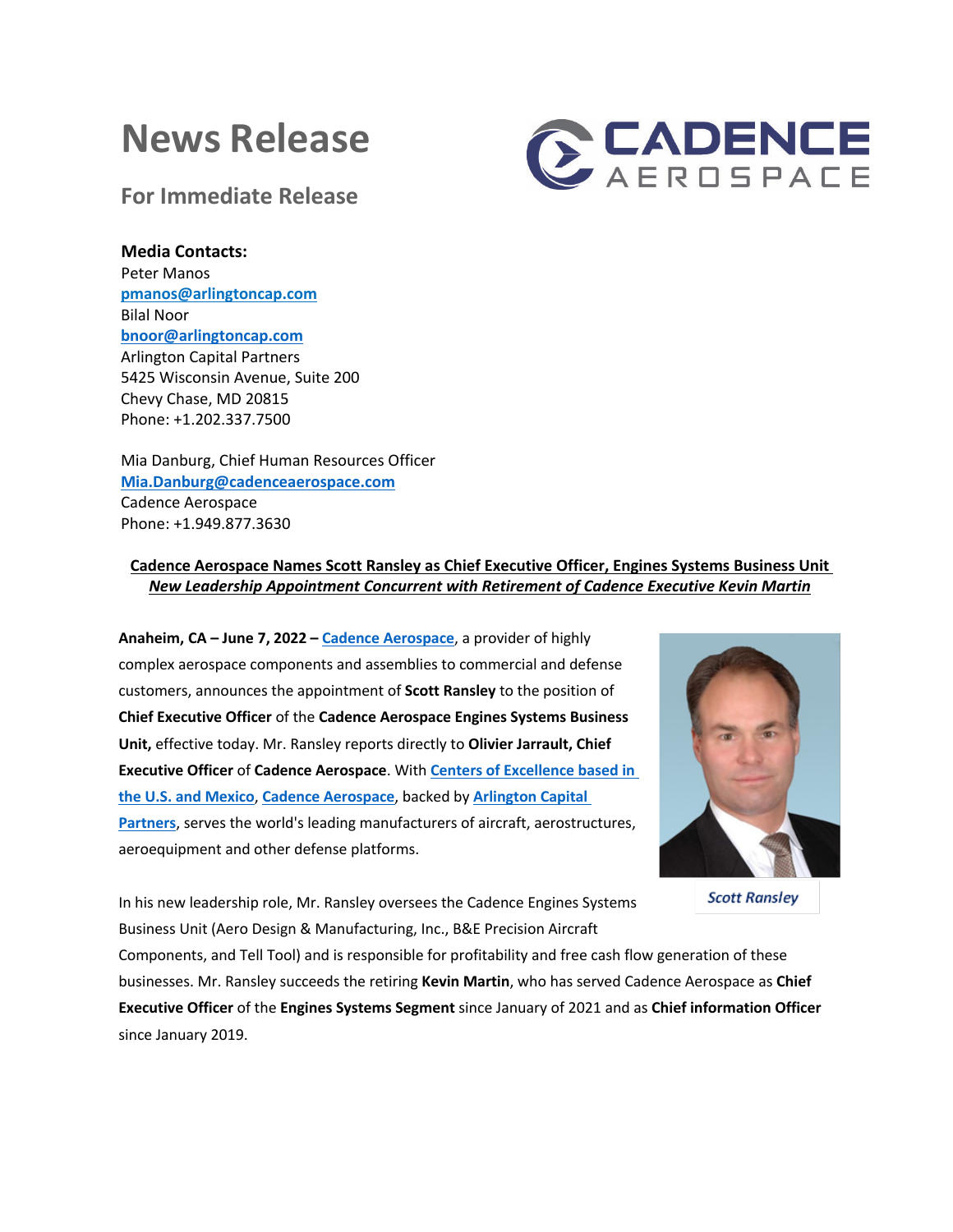"As we welcome Scott to our Executive Leadership Team, we also wish Kevin all the best and sincerely thank him for his dedication, leadership, hard work and success in positioning Cadence for our next phase of growth," said Olivier Jarrault, Chief Executive Officer of Cadence Aerospace. "Kevin's 30+ years of industry experience—highlighted by his exceptional proficiencies including strategic planning, financial acumen, program management, sales and marketing, engineering design, IT best practices and customer relationship management—have been integral complements to our Company."

With more than 35 years of aerospace industry experience, Mr. Ransley comes to Cadence with a well-known reputation for delivering profit growth and market share expansion by driving operational excellence, strategy, and organizational change. Previously, he enjoyed a successful 11 years at **Howmet Aerospace** and held positions including **Vice President and General Manager, Howmet Engine Systems, Aero South; Vice President Manufacturing Strategy & Procurement, Engineered Products & Solutions**; and **Vice President and General Manager, Alcoa Power and Propulsion (APP/Howmet) Structural Castings and Specialty Products**. Mr. Ransley expertly managed teams to drive increases in sales and profitability, improvements in quality, delivery, cost, and through-put as well as significant advancements in material substitutions and process changes that enabled current and future productivity savings for the company.

Before his tenure at Howmet, he served as **Vice President Commercial Repair and Overhaul Operations** at **Chromalloy Gas Turbine Corporation** and was responsible for improving on-time delivery and reducing production turn time, along with overhauling the operational, financial, and general management practices across the company's businesses. Mr. Ransley also held the positions of **Vice President and General Manager, Wyman-Gordon East** and **General Manager, Large Structural Forgings** at **Precision Castparts Corporation**, working to largely increase sales, profitability, and production capacity while reducing costs. Prior, he served **United Technologies Corporation** (now Raytheon Technologies) as **Vice President, Supply Chain Strategy, Carrier,** responsible for driving step change improvement in internal and external supply chains; **Director, Corporate Strategy & Development**, supporting the corporation through the development of fact-based strategies and the evaluation and negotiation of potential acquisitions; and **Director, Strategic Planning & Business Development, Hamilton Sundstrand**. Earlier in his career, he held operations and program management positions at **Booz-Allen & Hamilton** and **General Electric Aircraft Engines**.

Mr. Ransley holds a Master of Business Administration and a Master of Science in Mechanical Engineering from the **Massachusetts Institute of Technology** and a Bachelor of Science in Mechanical Engineering from **Tri-State University**.

"As the new leader for our Engines Systems businesses, Scott is focused on leading opportunities for organic and inorganic growth, productivity gains as well as improved customer service levels aligned with our Company's business strategy," said Mr. Jarrault. "We look forward to his contributions, confident that he will